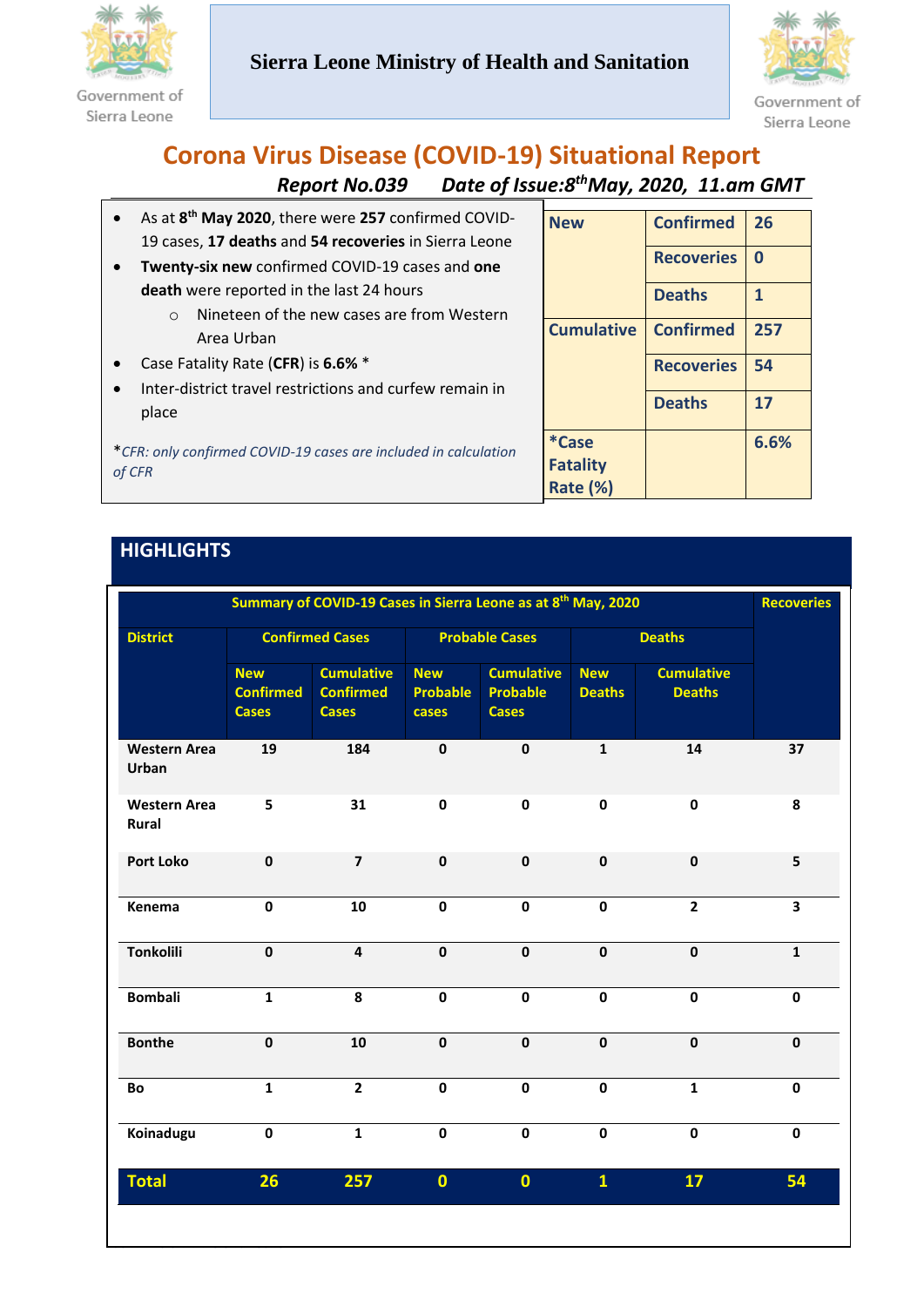

Government of

## **Sierra Leone Ministry of Health and Sanitation**



Sierra Leone



**Figure 1: Reported COVID-19 cases in Sierra Leone as at 8 th May, 2020**

- Since the first case of COVID-19 was confirmed on 31<sup>st</sup> March, 2020, the magnitude of the outbreak has increased and the outbreak has spread to **nine** out of sixteen **districts**
- **One hundred and twenty-one (121)** cases have been reported in the **last 7 days**
- **Western Area Urban** is the epicentre of the outbreak, with 184 (71.6 %) cases reported in this district.



#### **Figure 2: Age-Sex Distribution and Outcome of COVID-19 Cases**

 **Figure 3: Age-Specific Case Fatality Rates**

- **Median Age** of cases is **35 years** (Range 2 months -76 years)
- One hundred and forty-seven (**57.2%)** are **male**
- One hundred and sixty-seven **(65%)** cases are aged **15-44 years**
- Total deaths are **17** including **15 males** and **two females**
- **No COVID-related death** has been recorded in cases **<15 years**
- The **highest case fatality** (36.4%) rate is among cases aged **> 60 years**